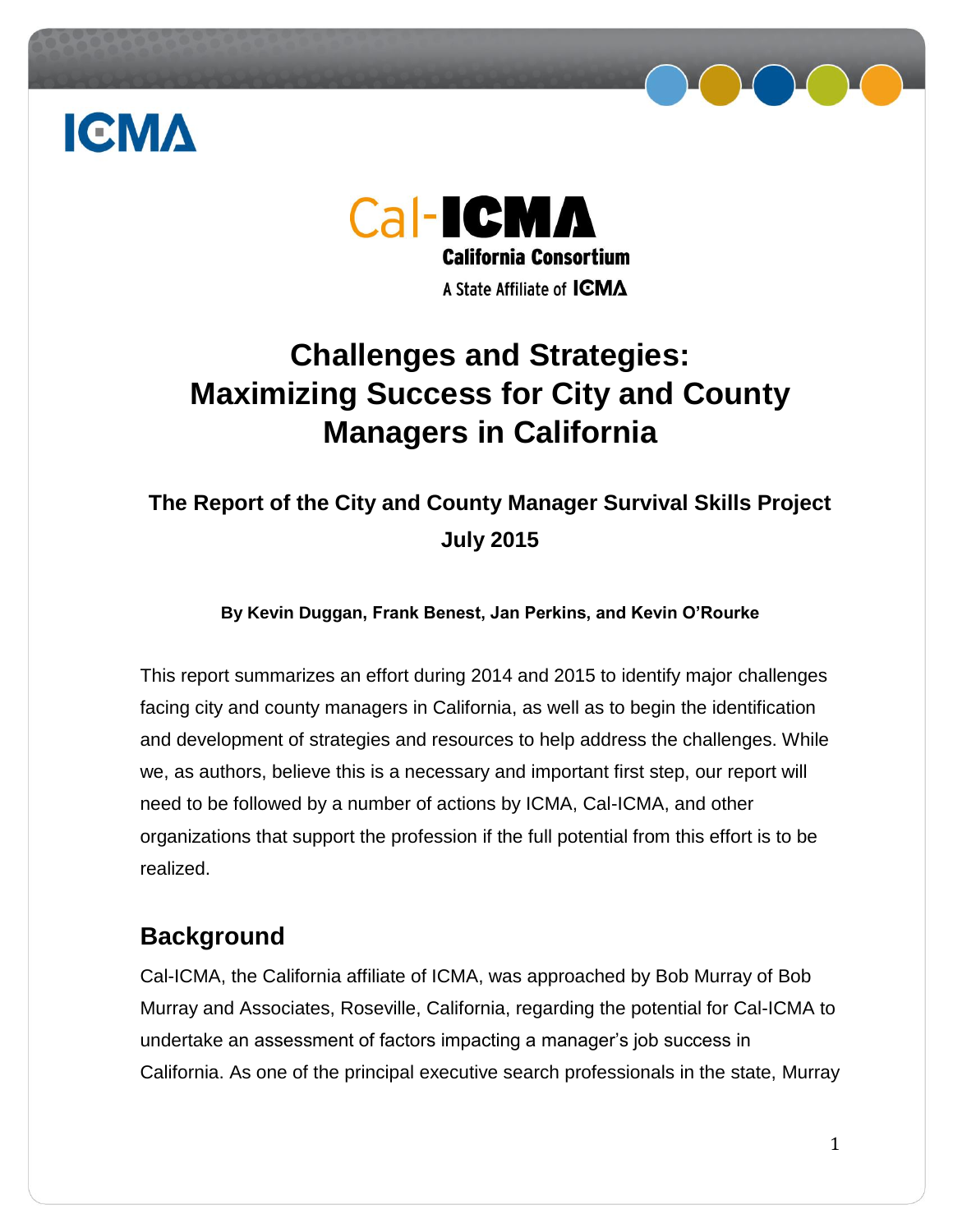

had witnessed too many examples of a manager facing a significant job challenge, sometimes resulting in involuntary termination of employment.

As a result of his observations, he offered Cal-ICMA a grant of \$10,000 to undertake a review of the major challenges faced by local government managers and to identify strategies and best practices to address these concerns.

In response to this outreach, the Cal-ICMA Executive Board authorized the preparation of a proposal to undertake this effort, which Murray subsequently accepted. These were the project's goals:

- Identify the key issues and challenges impacting city and county manager job satisfaction, success, and tenure.
- Identify successful strategies and best practices to address the identified issues and challenges.
- Determine how to make existing resources more readily available to managers while identifying resource gaps and recommending how to fill those gaps.

A project team was formed that included Cal-ICMA staff and volunteers. The first task undertaken was the formation of a 25-member advisory committee composed of city and county managers from throughout California. The advisory committee convened through conference calls and e-mails to serve as a sounding board for the project team on a number of critical aspects of the project.

The project consisted of two major components: a survey of all California managers and a series of eight focus groups throughout the state.

### **A Two-Part Methodology**

**1. Survey.** With input from the advisory committee and using SurveyMonkey, an online survey was developed to obtain manager input. While relatively brief in order to encourage a strong response rate, the survey solicited information regarding major job challenges and techniques used to address the challenges. A variety of demographic information was also collected.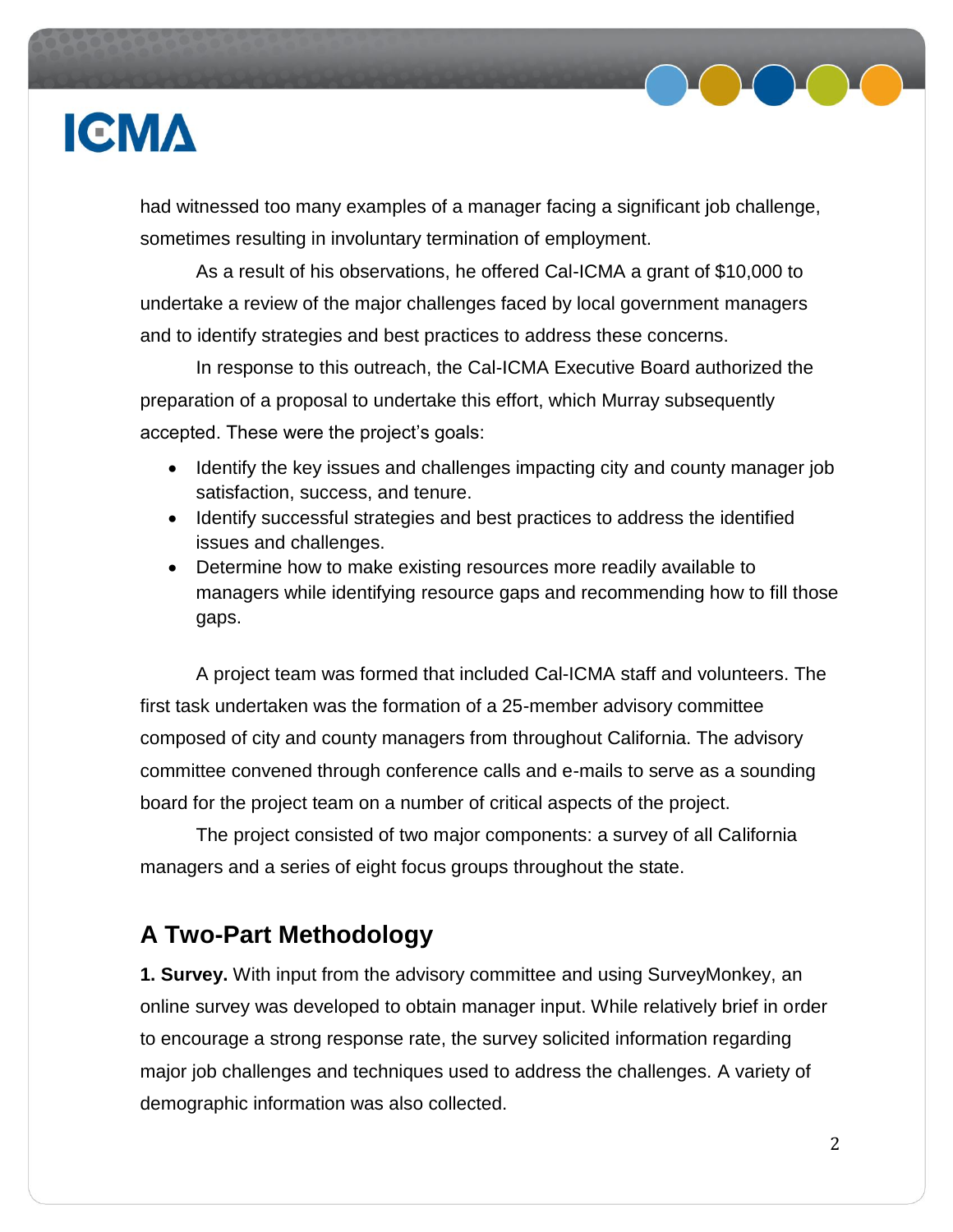

The survey was distributed with the assistance of ICMA, Cal-ICMA, the City Manager's Department of the League of California Cities (LCC), and the Chief Administrative Officer's Association of California (CAOAC).

It garnered an approximate 50 percent response rate, with slightly more than 250 responses based on a potential response pool of approximately 500 city and county managers in the state. The survey questions covered these topics:

- To what extent did 14 types of issues and factors pose challenges for managers?
- How frequently did eight identified factors present challenges to managers in regard to their relationship with their governing boards?
- Did technical or relationship issues cause the greatest challenges?
- How frequently were five identified techniques used to strengthen the relationship between the manager and the governing board?
- What issue and factor creates the greatest challenge to managers in regard to their relationship with the governing board (narrative response)?

The survey also collected information regarding:

- Gender.
- $\bullet$  Age.
- Length of tenure in current position.
- Total length of tenure as a local government manager.
- Jurisdiction population.
- Number of employees in the organization.
- Race and ethnicity.

Survey results were then reviewed with the advisory committee and trends and key factors identified.

The next phase of the project was to convene a series of eight focus groups throughout the state. A total of 75 managers participated in them. The purpose of these focus groups was to review survey results, identify trends, and discuss how to leverage both existing resources and potential new resources to help managers deal with the primary challenges.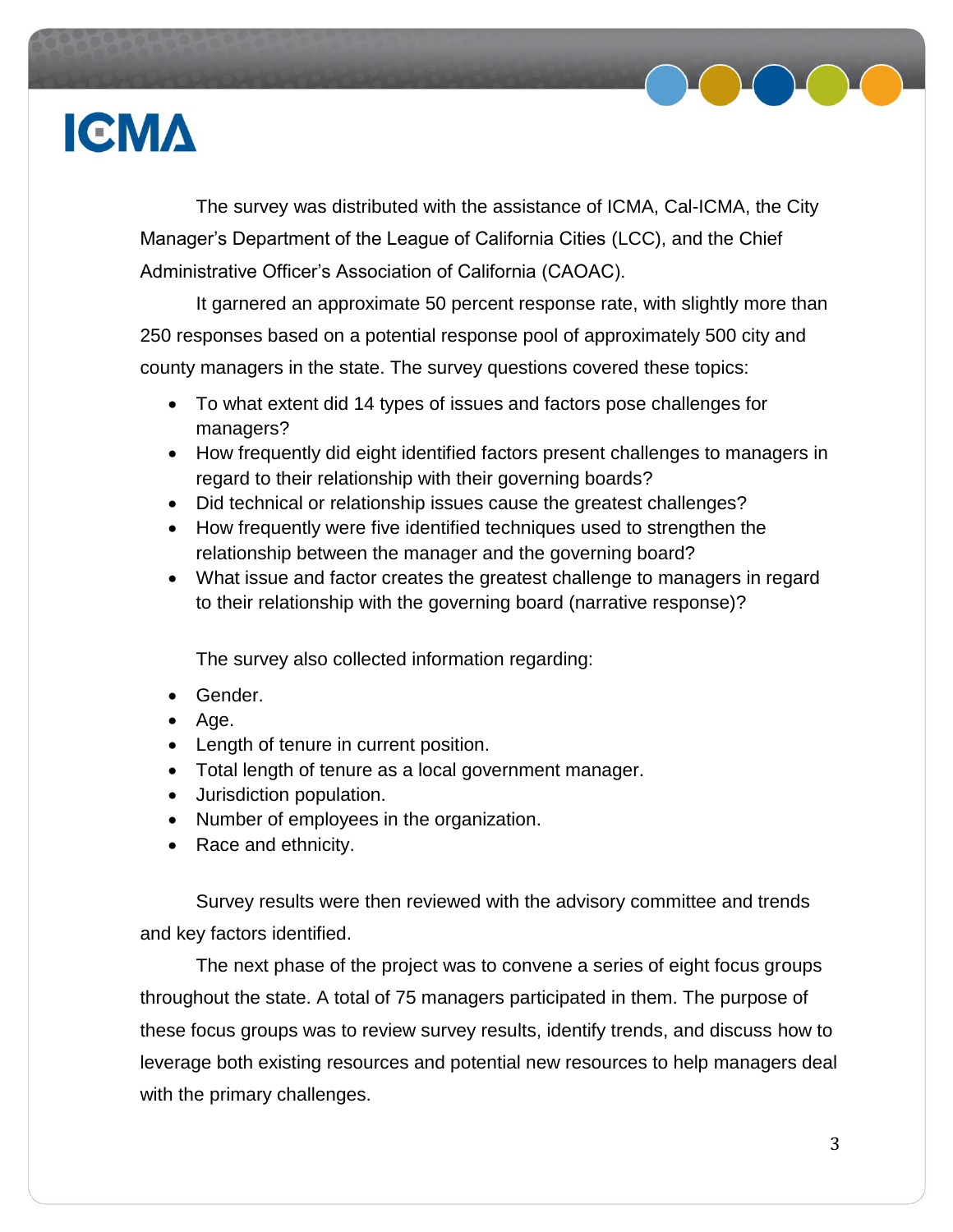

Findings and recommendations outlined in this report are derived from both the survey and the focus groups.

### **Major Findings**

Here is a summary of the survey findings:

#### **Most Significant Professional Challenges Faced by City and County Managers:**

- Consequences of state actions and outside factors.
- Budget and financial issues.
- Relationships with individual council and board members.
- Conflicts regarding planning and development issues.
- Relationships with unions and employee groups.

### **Most Frequent Challenges Faced by City and County Managers in Regard to Their Relationships with Their Governing Boards:**

- Councilmember and councilmember conflict.
- Financial issues.
- Personality and interpersonal relationships.
- Defining and respecting roles.
- Policy issues.

### **Types of Issues That Pose the Greatest Challenges to City and County Managers:**

- Relationship issues: 69%.
- Technical issues: 31%.

#### **Techniques Used to Strengthen Relationships With the Governing Board:**

- Goal setting: 87%.
- Study sessions: 74%.
- Outside facilitator: 44%.
- Team building: 44%.
- Code of conduct: 36%.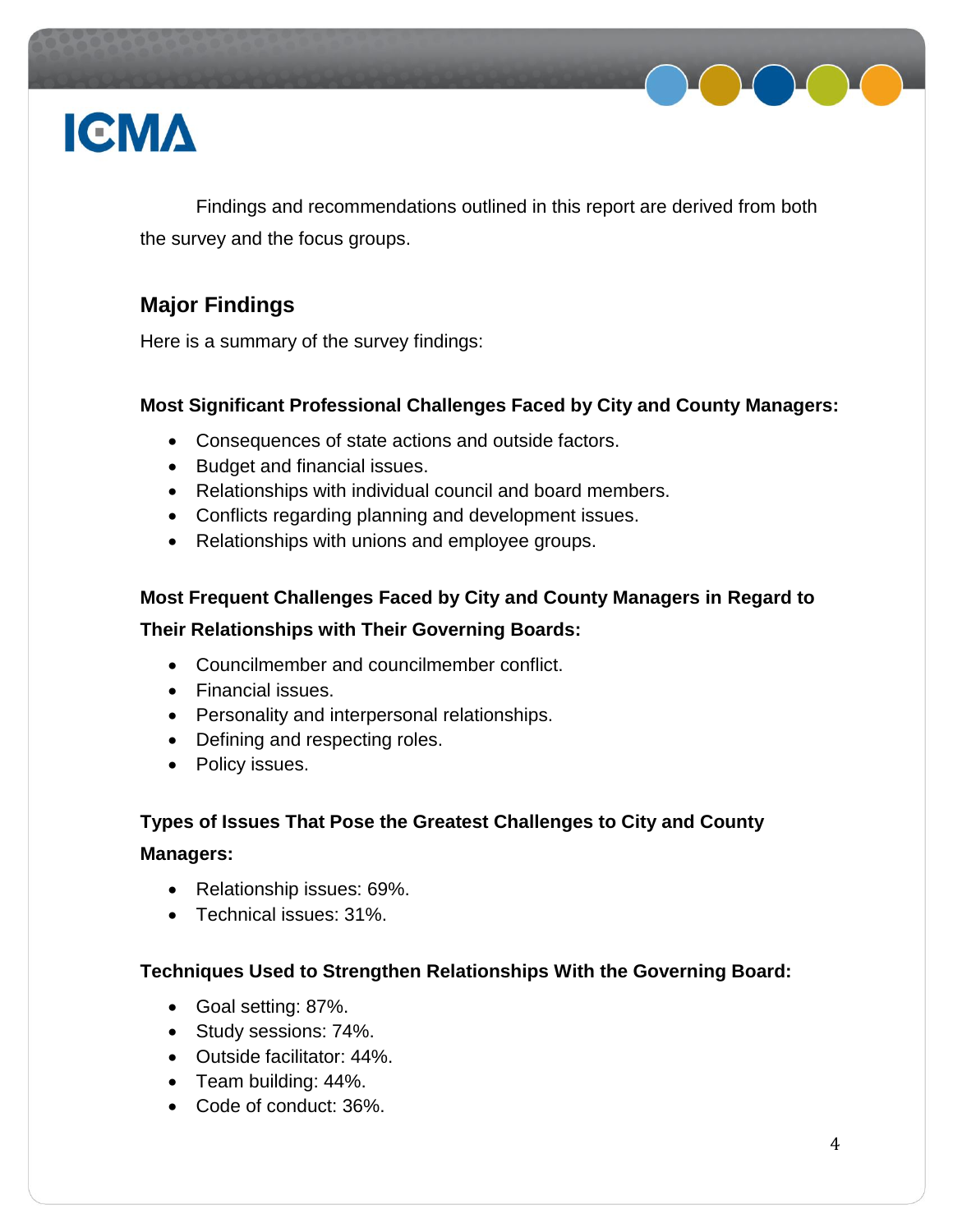

### **Major Issues Summarized From the Narrative Question (Greatest Challenges to the Manager and Governing Board Relationship):**

- Lack of respect for the council-manager form of government; role differentiation; micromanagement.
- Difficult financial conditions and budget reductions.
- Organizational impact of controversial issues.
- Conflict between councilmembers and "outlier" councilmember(s).
- Need for elected boards to set priorities and understand workload impacts and limited resources.
- Demands of individual council and board members (versus receiving direction from the council majority); bullying conduct by elected officials.

**2. Focus Groups.** The next phase of the project involved convening eight focus groups around the state composed of 75 city and county managers. The goal of focus groups was to review and comment upon the survey findings and to gather additional information regarding primary areas of concern and potential resources to help managers deal with these challenges.

### **Focus Group Summary Comments: Observations and Challenges**

#### **Primary Areas of Concern:**

- Councils and councilmembers who don't understand and value the councilmanager form of government.
- Uncertainty regarding how to respond to false or inflammatory social media posts and to what degree to be involved in the social media arena.
- Councilmembers who attempt to interfere administratively and micro-manage.
- Impacts of councilmember and councilmember conflict on manager and staff.
- Lack of respect for the professional judgement of the manager and staff.
- New councilmembers not being prepared to govern effectively.
- Dealing with bullies—councilmembers and public.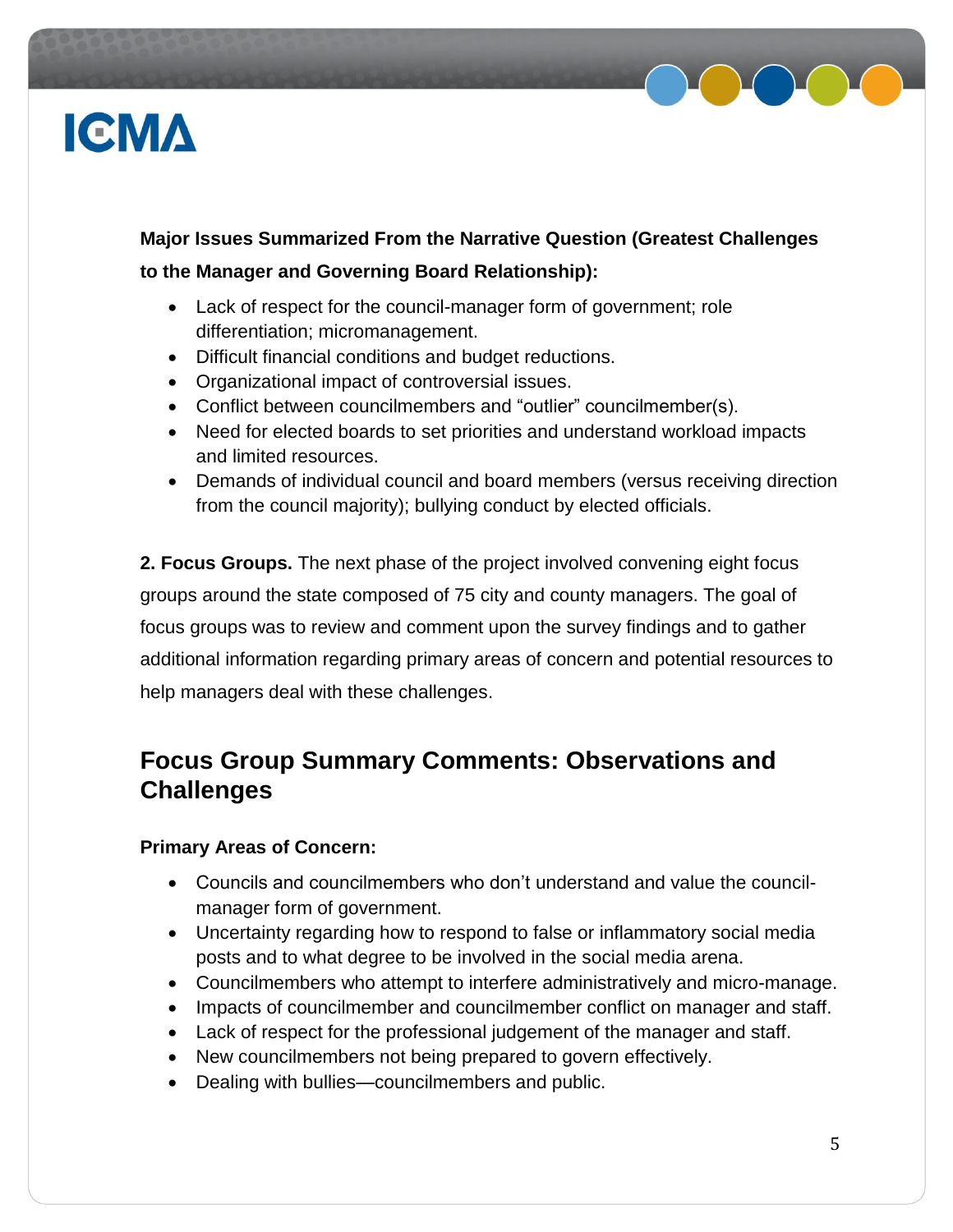

 Strategies for effectively dealing with challenging issues (e.g., financial stress; land use).

#### **Other Areas of Concern:**

- Impact on relationships from the need to address such difficult technical issues as budget balancing, land use, labor relations, and more.
- Return of the "spoils system" in some communities.
- Impact on the manager from difficult financial conditions.
- Impact on the manager's job from state actions.
- Conflicts related to land-use issues.
- Impact of managing controversial issues and minimizing the damage to the manager and council relationship.
- Personal demands on the manager and the manager's family.
- Irresponsible media coverage and anti-government bias.
- Lack of decorum and civility.
- Impact of organized labor on local decision making.
- Managers isolated by the nature of the job.
- Refusal of some individual councilmembers to support the majority decisions of the council.
- Treatment of women managers.
- Perennially split councils and antagonistic behavior.
- Unethical conduct by councilmembers.
- High-profile issues that split the council.
- High-priority need for the manager to have strong interpersonal skills.
- Increased "party politics" and partisanship.
- Avoidance of difficult—but important—policy issues.

#### **Focus Groups: Ideas and Recommendations to Address Challenges**

- Enhance state league training for elected officials, emphasizing best practices and using respected elected officials to communicate the information.
- Encourage LCC to communicate some of the content from annual elected official training programs at regional division meetings.
- Develop a 1:1 peer-coaching program for managers using senior advisers to facilitate matches. Additionally, encourage ICMA to consider adding the activity of receiving coaching to the list of activities eligible for credentialing credit.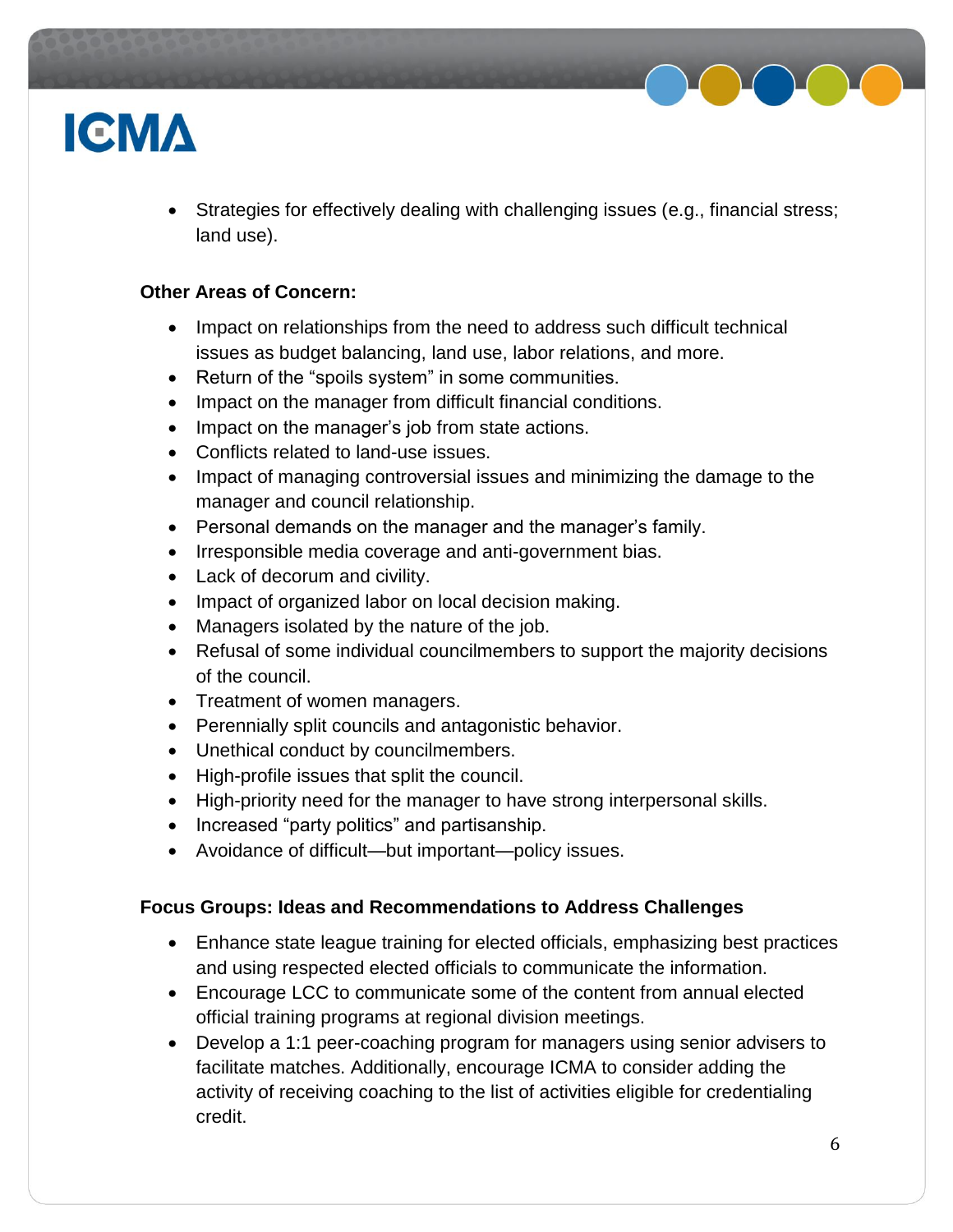

- Experiment with regional peer support groups (examples are Minneapolis and Chicago).
- Promote facilitated performance evaluations for managers to improve these processes and to facilitate conversations regarding good government practices for governing board members.
- Use ICMA's "*Life, Well Run*" videos and materials to educate elected officials and community members about good governance and how the councilmanager form of government works.
- Encourage better use of senior advisers to reach out to local government managers to promote dialogue and peer support. Senior advisers, for example, could host "small circle" informal lunches.
- Start area manager group meetings—possibly before the business agenda with manager-only "Joys and Challenges" conversations, thus promoting peer support and informal coaching. Train senior advisers to help promote and support such practices.
- Encourage the use of community leadership academies to promote good governance and develop a pipeline for new commissioners and elected officials; create a model curriculum.
- Enhance the use of senior advisers to support managers-in-transition (MITs)
	- Provide resume review and interviewing skills support.
	- Help MITs create a short "sound bite" about why they are in transition and how to manage their social media profiles.
	- Provide access to information on severance issues, non-disparagement clauses, financial planning, PERS issues, and more.
- Develop model protocols for councilmember interactions with fellow councilmembers, local government staff, and the community.
- Create standard curriculum and materials for council and board retreats regarding form of government and roles and responsibilities, including how to appropriately represent the community.
- Improve training of managers and staff on how to better tell their "local government stories."
- Create lists of retreat and performance evaluation facilitators as well as legal resources.
- Develop materials for executive recruiters to provide to councils and boards on how to evaluate manager candidates, attract and retain them, communicate and interact with them, and leverage their skills.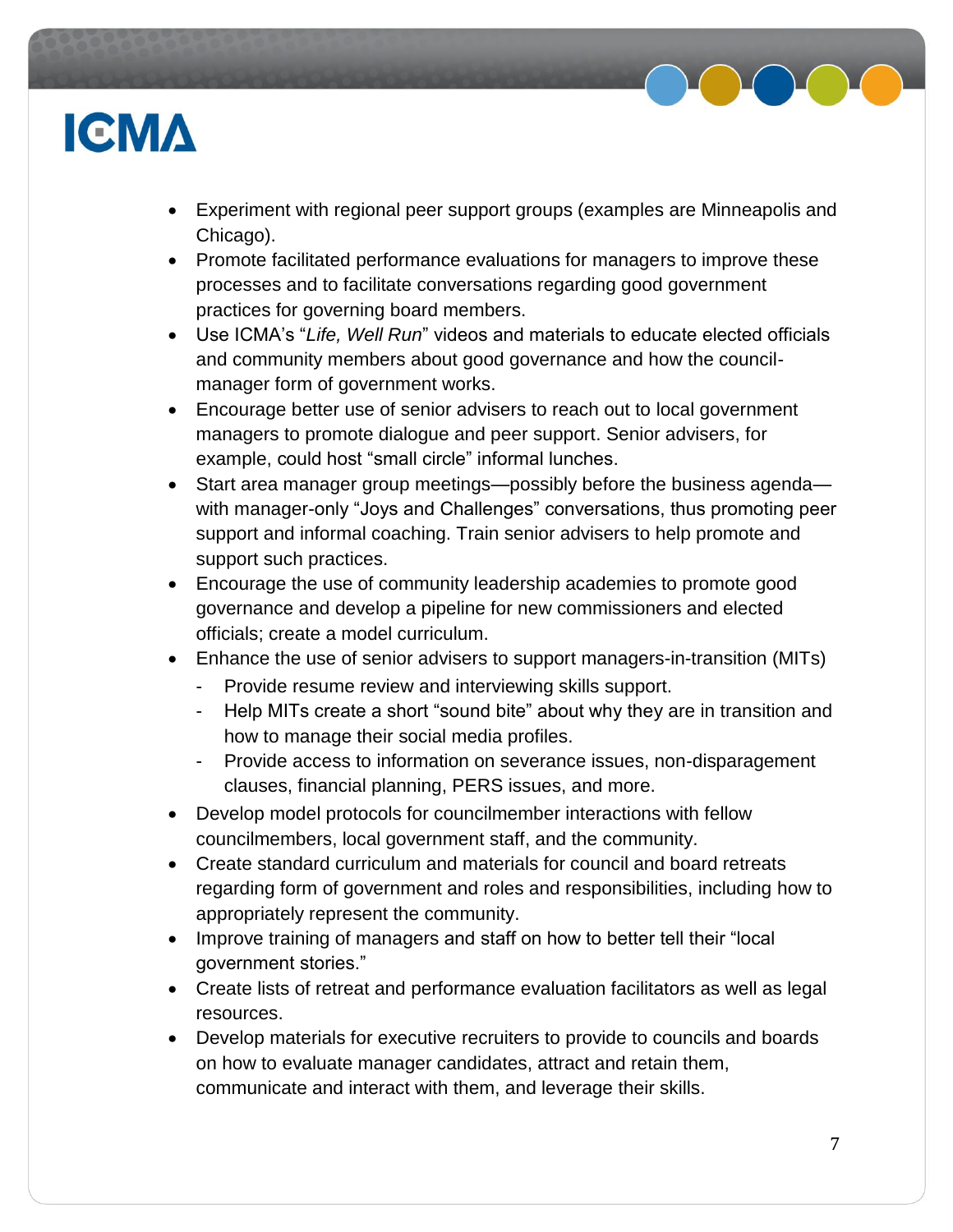

- Train managers on how best to deal with "outlier" council and board members or those with difficult personalities and how to address controversial issues that split the council and board.
- Develop and promote such standard tools as model employment agreements for managers, including provisions for annual evaluations and facilitated evaluations, "cooling off" periods, and notice and severance).
- Develop a toolkit of resources to orient first-time managers. Use senior advisers to distribute and discuss these tools with them.
- Develop a self-assessment tool—similar to the tool used in the ICMA Credentialing Program—to help managers reflect on what they know, what they don't know, and what new learning and tools are needed at various points in their careers.
- Develop resources to enhance the communication skills of managers to better address inaccurate or abusive communications within the community, including through social media.
- Train managers in better addressing issues related to rapidly changing communities, including demographic changes, changed political alliances and dynamics, and changed expectations and standards of behavior.

#### **Short-Term Recommended Actions:**

- Widely disseminate this report and its findings through multiple venues including:
	- Professional journal article(s).
	- Conference presentation(s).
	- Webinar(s).
	- ICMA, Cal-ICMA, and other local government management professional associations.
- Review the findings and short-term recommendations and obtain input from other organizations, including the League of California Cities (LCC) and its City Managers Department; the California City Management Foundation (CCMF); the County Administrative Officers Association of California (CAOAC); and the Institute for Local Government (ILG).
- Develop, in conjunction with fellow professional associations, strategies to implement priority recommendations.
- Discuss with league leadership the alternatives for reaching out to elected officials regarding the findings and follow-up actions.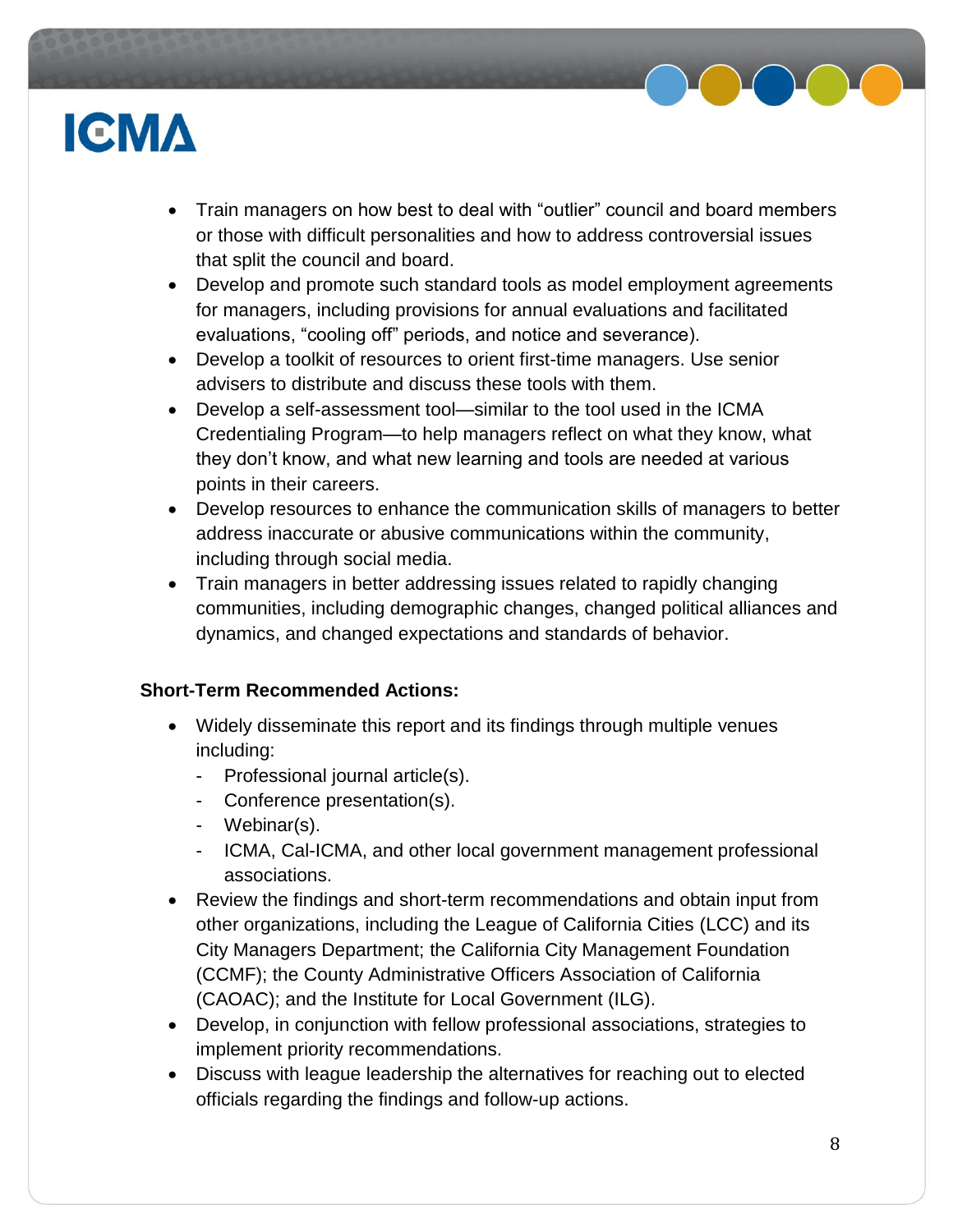

- Develop a priority list for new and enhanced resources needed to support California managers.
- Create a depository on the Cal-ICMA website of new and existing resources to assist managers with the challenges identified in this report.
- Consider a variety of media to communicate this information, including written documents, webinars, copies of presentations, and videos
- Include information on best practices regarding the priority issues at professional meetings and conferences.
- Create a dialogue at the area manager group level regarding ways to enhance peer support.
- Work with the LCC and CAOAC to develop a strategy to distribute ICMA's *Recruitment Guidelines for Selecting a Local Government Administrator* to councils and boards of supervisors.

#### **Potential Long Term Actions and Initiatives:**

- Develop a "Toolkit for First-Time Local Government Managers."
- Develop an article on the facilitated performance evaluation process, and develop a list of experienced facilitators.
- Develop a resource for executive recruiters to share with elected officials to promote conversations on how to promote good governance and effective working relationships among elected officials and with the local government manager.
- Work with ILG to develop sample materials for council and board retreats. These materials would focus on form of government issues, good governance practices, communication and interaction protocols, and how to best leverage the talents and skills of the manager and staff members.
- Create a self-assessment tool focused on effective council-manager relations and encourage modifications to ICMA's existing tool.
- Explore "small circle" executive conference calls similar to the Women Leading Government executive support calls and consider a pilot project.
- Develop tools to help train managers and staff in effectively "telling their stories" in regard to the work of their organizations and positive community impact.
- Draft an article and create resources regarding how to effectively work in the context of rapidly changing demographics within a community.